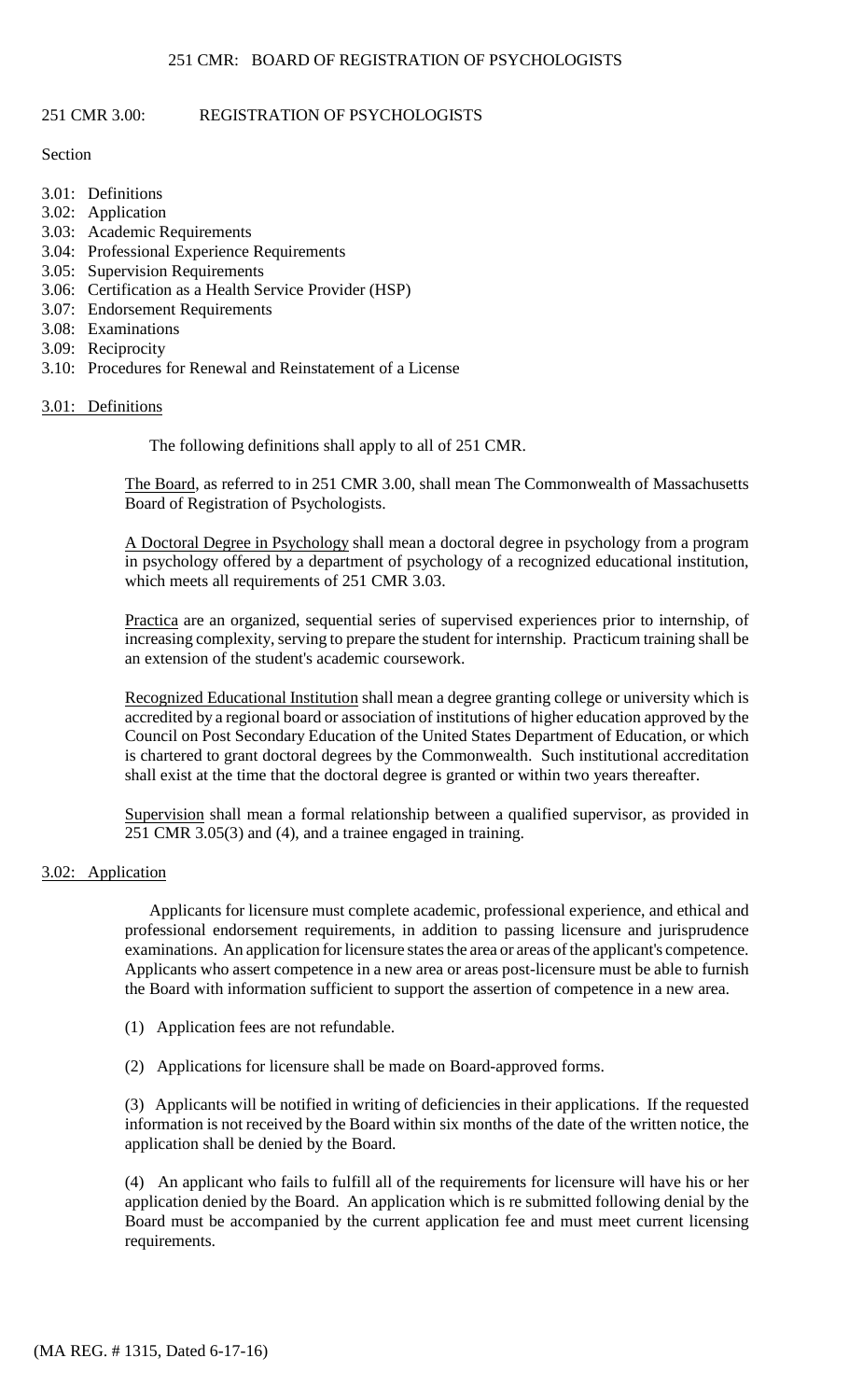#### 3.02: continued

(5) Applicants who achieve passing scores on the national examination in psychology and jurisprudence examinations are required to submit the required licensing fee to the Board within 90 days of Board notification of licensure eligibility. Failure to pay the licensure fee within six months shall require re-application and payment of an additional application fee.

 certification fee within 90 days of Board notification of HSP eligibility. Failure to pay the HSP (6) Applicants for Health Service Provider certification are required to submit the HSP certification fee within six months shall require re-application and payment of an additional application fee.

#### 3.03: Academic Requirements

A "Program in psychology" shall mean a psychology program that:

 (1) is designated as a doctoral program in psychology by the Association of State and Provincial Psychology Boards or the National Register of Health Service Psychologists or is accredited by the Commission on Accreditation (CoA) of the American Psychological Association, at the time the degree is granted or within three years thereafter; and

(2) meets the following criteria:

(a) Training in psychology is doctoral training offered by a recognized educational institution.

(b) The psychology program must stand as a recognizable, coherent organizational entity within the institution.

 (c) There must be clear authority and primary responsibility for the core and specialty areas of the program whether or not the program cuts across administrative lines.

(d) The program must include an organized sequence of study.

 (e) There must be an identifiable psychology faculty and a psychologist responsible for the program.

(f) The program must have an identifiable body of students who are matriculated in that program for a degree.

(g) The program must include supervised practica, internship, field or laboratory training appropriate to the practice of psychology.

 for appropriate and adequate supervision and evaluation; student access to a core psychology (h) The applicant shall complete a course of studies which encompasses a minimum of three academic years of full time graduate study, or its equivalent, of which a minimum of one academic year of full time, or its equivalent, academic graduate study in psychology must be completed in residence at the institution granting the doctoral degree. "Completed in residence" shall be determined by the Board based on criteria which includes the following factors: frequency and duration of interactions between faculty and students; opportunities faculty whose primary time and employment responsibilities are to the institution; and student access to other students matriculated in the program.

(i) In addition to receiving instruction in scientific and professional ethics and standards, research design and methodology, statistics and psychometrics, and history of psychology, the core program shall require each student to demonstrate competence in each of the following substantive areas:

1. Biological Bases of Behavior: Physiological psychology, comparative psychology, neuropsychology, sensation and perception, psycho pharmacology.

2. Cognitive Affective Bases of Behavior: Learning, thinking, motivation, emotion.

3. Social Bases of Behavior: Social psychology, group processes, organizational and systems theory, issues of social/cultural diversity.

4. Individual Differences: Personality theory, human development, abnormal psychology.

 5. Racial/Ethnic Bases of Behavior with a Focus on People of Color: Cross-cultural psychology, psychology and social oppression, racism and psychology.

 (j) Competence in the substantive content areas listed in 251 CMR 3.03(2)(i) will typically be met by including a minimum of three graduate semester hours (five or more graduate quarter hours) in each of the five substantive content areas.

(k) All programs in psychology must include course requirements in specialty areas.

(l) The dissertation, or equivalent, must be psychological in method and content.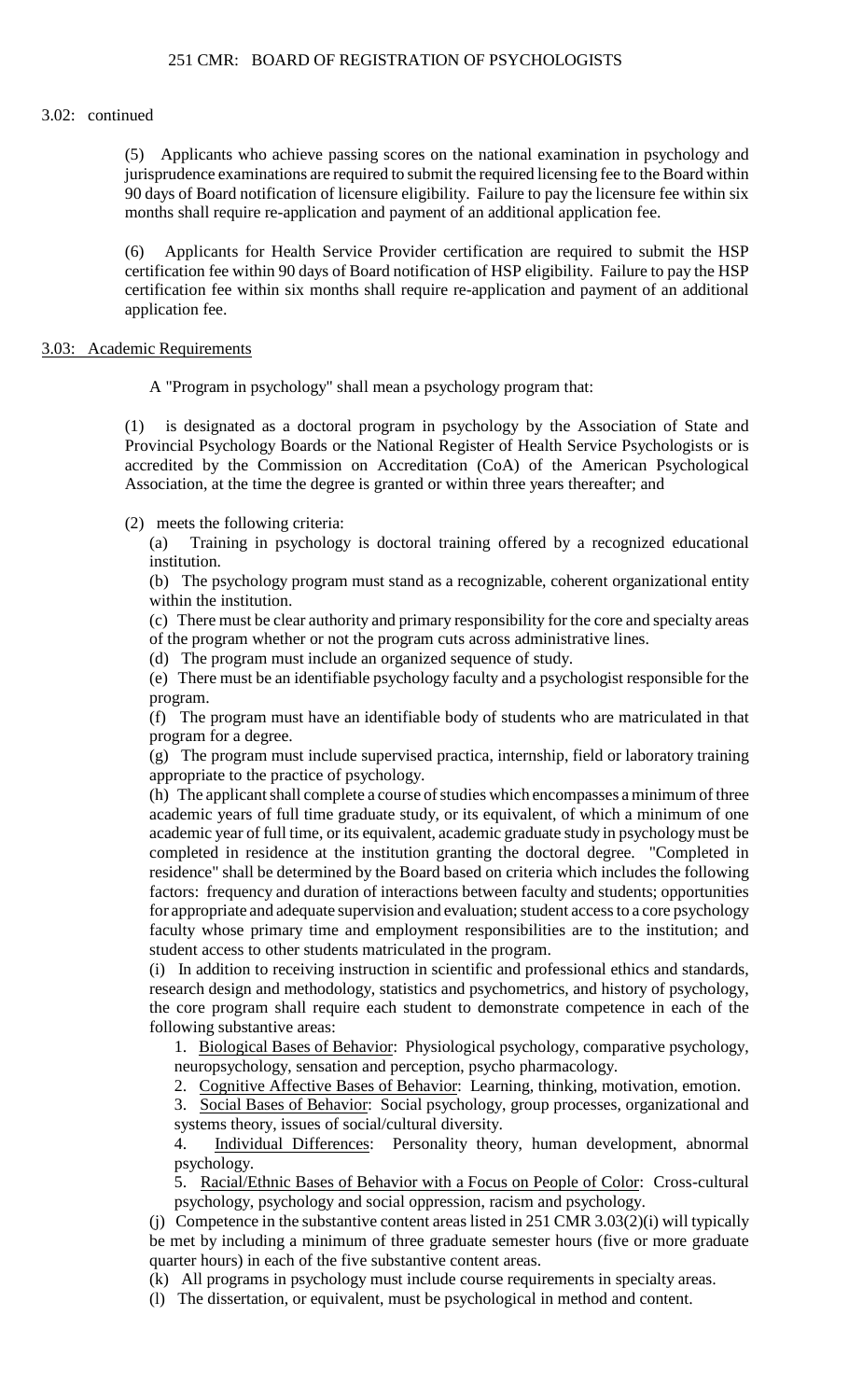#### 3.03: continued

(3) Programs that are designated as a doctoral program in psychology by the Association of State and Provincial Psychology Boards or the National Register of Health Service Psychologists, or accredited by the American Psychological Association, at the time the degree is granted or within three years thereafter, shall be presumed, in the absence of evidence to the contrary, to meet the requirements of 251 CMR 3.03(2).

 (4) Applicants with a doctoral degree in psychology from a foreign institution will be required to establish equivalency to a doctoral program in psychology in the United States through a credentials evaluation, and must meet the requirements of 251 CMR 3.03(2).

#### 3.04: Professional Experience Requirements

(1) All of the requirements of 251 CMR 3.04 must be satisfied in order to meet the application for licensure requirements under M.G.L. c. 112, § 119.

(2) Each training experience must be for a period of not less than four months for a minimum of 16 hours per week during which the applicant received no less than one hour of individual supervision per week.

(3) Experience will be credited at a maximum of 16 hours for each hour of acceptable supervision of work involving regularly scheduled, face to face, individual supervision with the specific intent of overseeing the services rendered by the trainee, as further described in 251 CMR 3.05.

(4) Experience may not be credited until the applicant has completed two full-time academic years of graduate training in psychology or its equivalent.

(5) The two years of supervised experience, as used in M.G.L. c. 112, § 119 shall mean not less than 3200 clock hours, which have been completed within 60 consecutive calendar months, unless the Board, for good cause, determines that additional time is warranted for completing the 3200 clock hours.

 (6) Supervised clinical experience must be completed in positions designated as "psychologist in training" (*e.g*., intern, resident, fellow, psychology trainee, *etc*.).

### (7) Advanced Practica.

 of two full-time, post-bachelor's academic years of graduate education in psychology, at least (a) Advanced practica shall be acceptable only after the student has completed a minimum one year of which is completed in the degree-granting doctoral program.

(b) The student must provide services that are within the scope of the education received in the doctoral program.

(c) There must be a written training plan among the student, the advanced practicum training site, and the graduate training program. The training plan for each advanced practicum experience shall describe how the trainee's time is allotted and shall assure the quality, breadth, and depth of the training experience through specification of the goals and objectives of the advanced practicum, and the methods of evaluation of the trainee's performance.

(d) Advanced practicum training plans shall also include the nature of supervision, the identities of the supervisors, and the form and frequency of feedback from the agency supervisor to the doctoral training program's faculty.

(e) The advanced practicum training plan shall also provide a rationale for the experience in light of previous academic preparation and previous practicum training, to ensure that the overall advanced practicum experience is organized, sequential, and meets the training needs of the trainee and the protection of the public.

 (f) At least 50% of the total hours of supervised experience shall be in service-related activities, defined as treatment/intervention, assessment, interviews, report writing, case presentations, and consultations.

(g) At least 25% of the supervised professional experience shall be face-to-face patient/ client contact.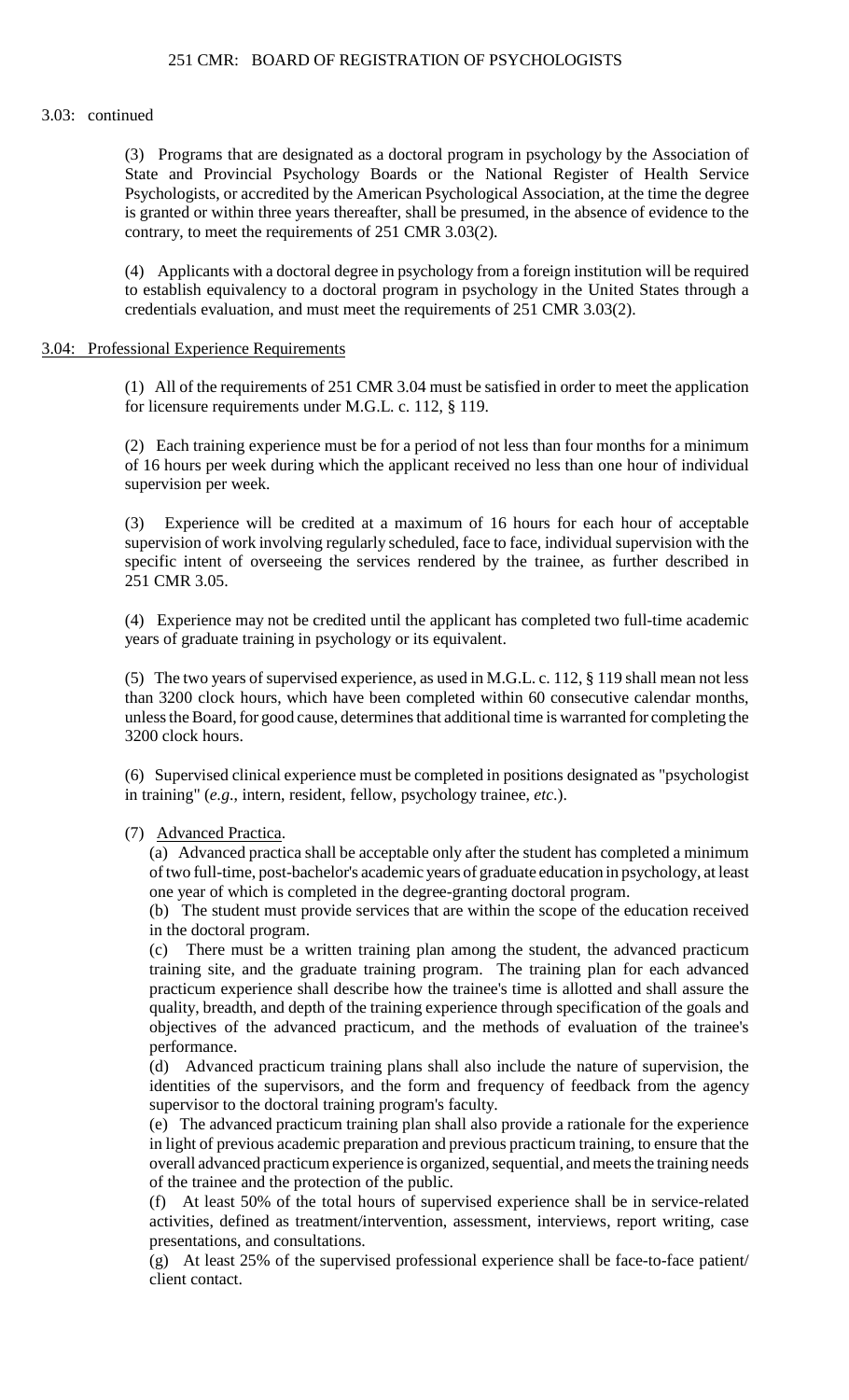#### 3.04: continued

(h) The student must receive a minimum of two hours of individual supervision per week. A minimum of one hour of individual or group supervision must take place for each 16 hours of work. The group size may not exceed three.

(8) Internship and Post-internship Supervised Experience Requirements.

(a) Internship experience of one year full time shall fulfill a total of one year of supervised experience towards licensure if it is at least 1600 clock hours completed in not less than ten calendar months subsequent to the completion of two full-time academic years of post-bachelor's graduate training, at least one of which is completed in the degree-granting doctoral program.

(b) For internship and post-internship training experience, the applicant must receive a minimum of one hour of supervision for each 16 hours of work, including at least one hour per week of individual supervision.

 $(c)$ The experience must consist of at least 1600 clock hours, which shall have been completed in not less than ten calendar months and not more than 36 consecutive calendar months, unless the Board, in its discretion, determines that additional time is warranted for completing the 1600 supervised hours.

 original research projects; analyzing and reporting on research data; and teaching a psychology (9) Psychological employment, teaching, research, or professional practice under the supervision of a licensed psychologist shall fulfill the supervised experience requirement for licensure if it is performed competently at a professional level and it is satisfactory in scope and quality. Experience limited to essentially repetitious, routine or clerical tasks at the pre professional level will not be accepted, *i.e*., administering and scoring psychological tests, computing statistics, assisting instructor in psychology courses, *etc*. Satisfactory professional experience includes tasks which depend upon the application of skills, concepts, and principles at a professional level. Examples include: administering and interpreting psychological tests; providing clients or patients assistance in solving professional or personal problems; designing course.

### 3.05: Supervision Requirements

(1) The reference in M.G.L. c. 112, § 119(c) to "under the supervision of . . . a licensed psychologist, or one clearly eligible for licensure" shall not be met unless the applicant has been engaged in a formal relationship with the supervisor which provided frequent and regularly scheduled individual or group contacts with the supervisor.

# (2) Supervision.

 (a) Shall be a formal relationship between a qualified supervisor, as provided in 251 CMR 3.05(3) and (4), and a trainee engaged in training.

(b) Supervision shall occur at least once weekly.

(c) Face to face contacts shall consist of contacts between the supervisor and the individual trainee or groups of not more than three such persons.

(d) The supervisor shall assess and constructively criticize the work of the trainee.

 (e) The supervisor shall not be reimbursed by the trainee in whole or part, for the supervision provided.

 (f) The supervisor shall be on the premises where the trainee renders service during the time such service is rendered.

(3) Supervision shall be obtained from a licensed psychologist or one clearly eligible for licensure in the opinion of the Board. A psychiatrist who is certified or eligible for certification by the American Board of Psychiatry and Neurology, or a certified member of another psychological specialty approved by the Board, shall be presumed, in the absence of evidence to the contrary, to be "clearly eligible for licensure" within the meaning of 251 CMR 3.05(3).

(4) Supervisors must be regular staff members of, or consultants to, the organization in which the applicant is obtaining required psychological experience.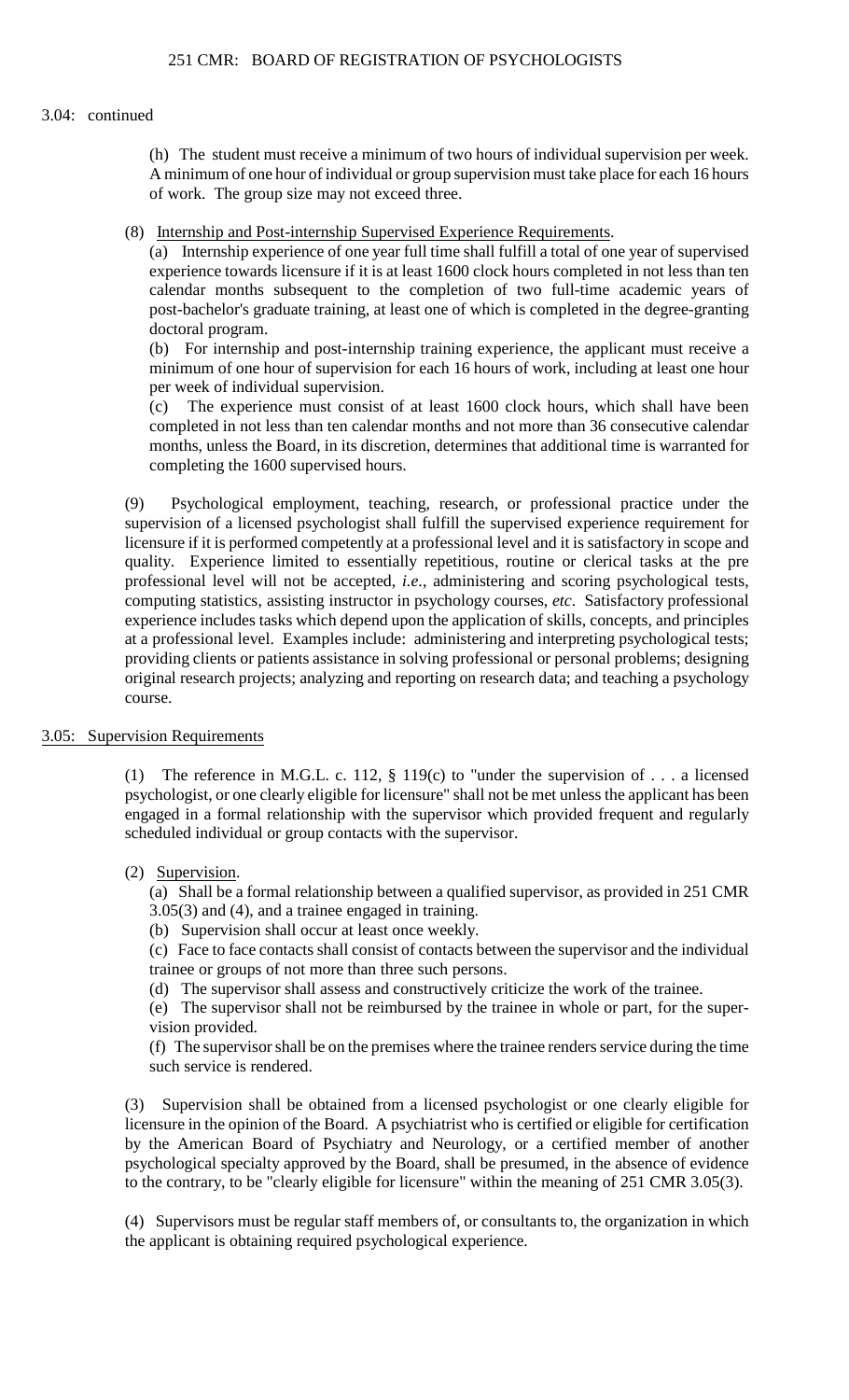### 3.05: continued

(5) The applicant must provide to the Board, on the required form, a signed statement from the supervisors verifying the applicant's supervised experience and setting forth the nature and extent of supervision.

(6) Applicants may not substitute their personal, individual or group psychotherapy, or psychoanalysis for their supervised experience.

(7) If the supervision is obtained in the private sector, the applicant shall be employed by the person, group or corporation from whom the supervision is obtained; and the person, group or corporation that employs the applicant shall have assumed both the legal and professional responsibility for all services provided by the applicant.

### 3.06: Certification as a Health Service Provider (HSP)

(1) All of the requirements of 251 CMR 3.06 must be satisfied in order to meet the health service provider certification requirements under M.G.L. c. 112, § 120.

 (2) Eligibility for certification as "Health Service Provider" shall require the applicant to have not meet this requirement shall be required to document the completion of a formal completed a doctoral program which is sufficient to provide education in the practice of psychology, as defined in M.G.L. c. 112, § 118. Applicants from doctoral programs which do re-specialization program meeting Board approval, including supervised practica and course requirements in specialty areas, and meeting all course requirements outlined in 251 CMR  $3.03(2)(i)$ .

 M.G.L. c. 112, § 118 shall mean that any training experience for which an applicant seeks credit (3) The reference to "a site where health services in psychology are normally provided" in under M.G.L. c. 112, § 118 must take place in a setting which provides health services and where clients usually seek health services.

(a) The setting must have the following characteristics in order to qualify the training experience for HSP certification. It must:

1. be a defined entity with programmatic coherence (*e.g*., clinic, hospital, school counseling center, department, division).

2. have a secure place for confidential records.

3. teach HIPAA regulations (in addition to FERPA, where relevant).

4. provide clinical supervision by qualified licensed professionals who are on-site. The supervisors should have the competencies described in 251 CMR 3.06(3)(b).

 5. have a protocol covering emergencies, after-hours coverage, vacation periods, and extended breaks.

6. have a referral network for services that are not provided by the health service setting (*e.g*., medication).

7. For facilities in which research is a major component of their mission, the setting must have:

a. clients/patients who are not participating in research protocols;

b. other clinical service not part of the research protocols that are available to all clients/patients; and

 c. a protocol for ensuring continuity of care for clients who withdraw from research projects.

(b) In cases where it is not clear whether the training setting qualifies as a health service setting as defined in 251 CMR 3.06(3)(a), the Board will make a decision based on the following considerations:

1. The extent to which the following competencies are taught:

a. Psychological Assessment Skills. Comprehensive and integrated assessment from interviews, psychological testing, and direct observation. Includes selection of methods and instruments, systematic collection of data, and interpretation of the resulting data. Ability to communicate the results to the relevant audience(s) in a manner that is understandable and useful to them.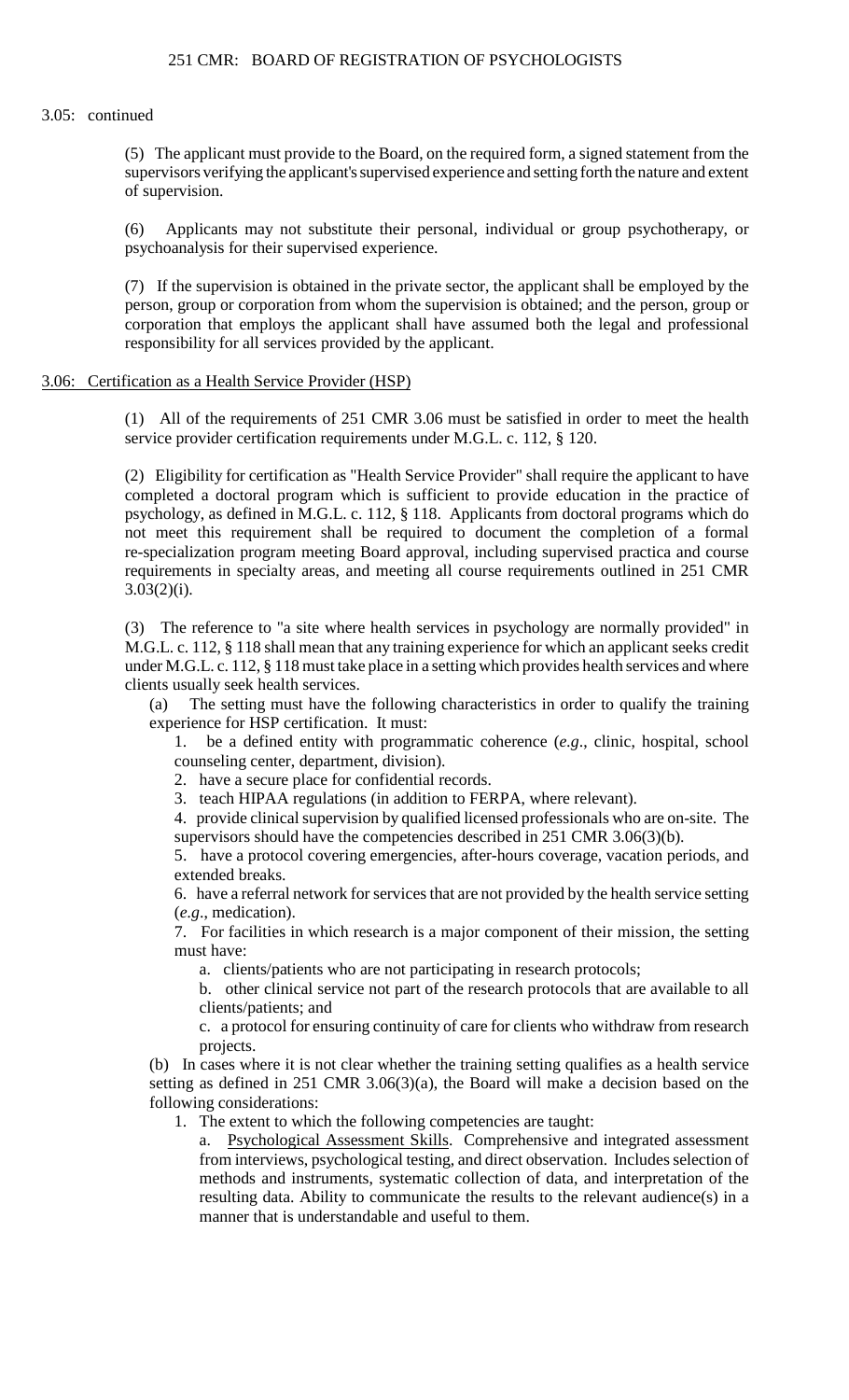b. Psychological Intervention Skills. Conducting psychotherapy based on knowledge of theory and research. Includes the whole range of psychotherapeutic intervention (*e.g.*, family therapy, group therapy, cognitive behavior therapy, applied behavior analysis, psychoeducation). Includes case formulation, development of treatment plans, and implementation of treatment plans. In child settings, the trainee should have contact with a variety of different family members involved in the child's care.

c. Consultation Skills. Includes knowledge of the roles of other professionals, including other health service professionals, and the ability to relate to them in a collegial fashion. Knowledge of the formal and informal organizational structure and the ability to apply that knowledge so that consultations can have maximal impact. Trainees should have significant exposure to other health care professionals.

d. Evidence-based Practice. Integration of the best available research with clinical skill in all areas of functioning (i.e., psychological assessment, psychotherapeutic intervention, consultation). Application of knowledge from the classroom to clinical situations and problems.

e. Relationship/Interpersonal Skills. Ability to form and maintain productive relationships with others. Productive relationships are respectful, supportive, professional, and ethical. Ability to understand the role of psychologists in the setting and to maintain appropriate professional boundaries. Ability to work collegially with other professionals and to form positive therapeutic alliances with clients/patients. Ability to work collaboratively with one's supervisor.

The extent to which the training involves providing services to a clientele of sufficient number and clinical diversity.

a. The extent to which the trainee is exposed to clients with psychopathology and a significant level of impairment.

b. The extent to which the trainee has the opportunity to work with a variety of clinical problems.

(4) (a) The reference to "at least two years of full time supervised health service experience"

in M.G.L. c. 112, § 120 shall mean not less than 3200 clock hours which have been completed within 60 consecutive calendar months, 800 clock hours of which were spent providing health services directly to clients. Each training experience for which an applicant seeks credit under 251 CMR 3.06 must be at least four months in duration and at least 16 hours per week.

 (b) The reference to "supervised health service experience" in M.G.L. c. 112, § 118 shall mean that in each of the two years of supervised health service experience, at least half of the supervision must be provided by a licensed psychologist, and in each of the two years of supervised health service experience at least 25% of the applicant's hours must be in direct client contact with clients seeking assessment or treatment.

(5) The reference to "supervised health service experience" in M.G.L. c. 112, § 120 shall not include the following services: vocational guidance services; industrial or organizational consulting services; teaching; or conducting research. Client contact exclusively for research purposes shall not be admissible to meet this requirement.

(6) The reference to "health service training program" in M.G.L. c. 112, § 120 shall mean a pre doctoral internship program or a post doctoral training program which:

(a) was accredited by the Commission on Accreditation of the American Psychological Association at the time such training was completed or offered by a department holding such pre doctoral accreditation; and

(b) meets the training experience requirements described in 251 CMR 3.06(4). Programs which are not accredited by the American Psychological Association must meet the following criteria:

 sequence of training experiences. The primary focus and purpose are assuring breadth 1. The training must occur in an organized training program in contrast to on the job training. It must be designed to provide the trainee with a planned, programmed and quality of training. Those seeking to utilize sites at which they were employed as staff members shall be responsible for demonstrating that their program met these criteria;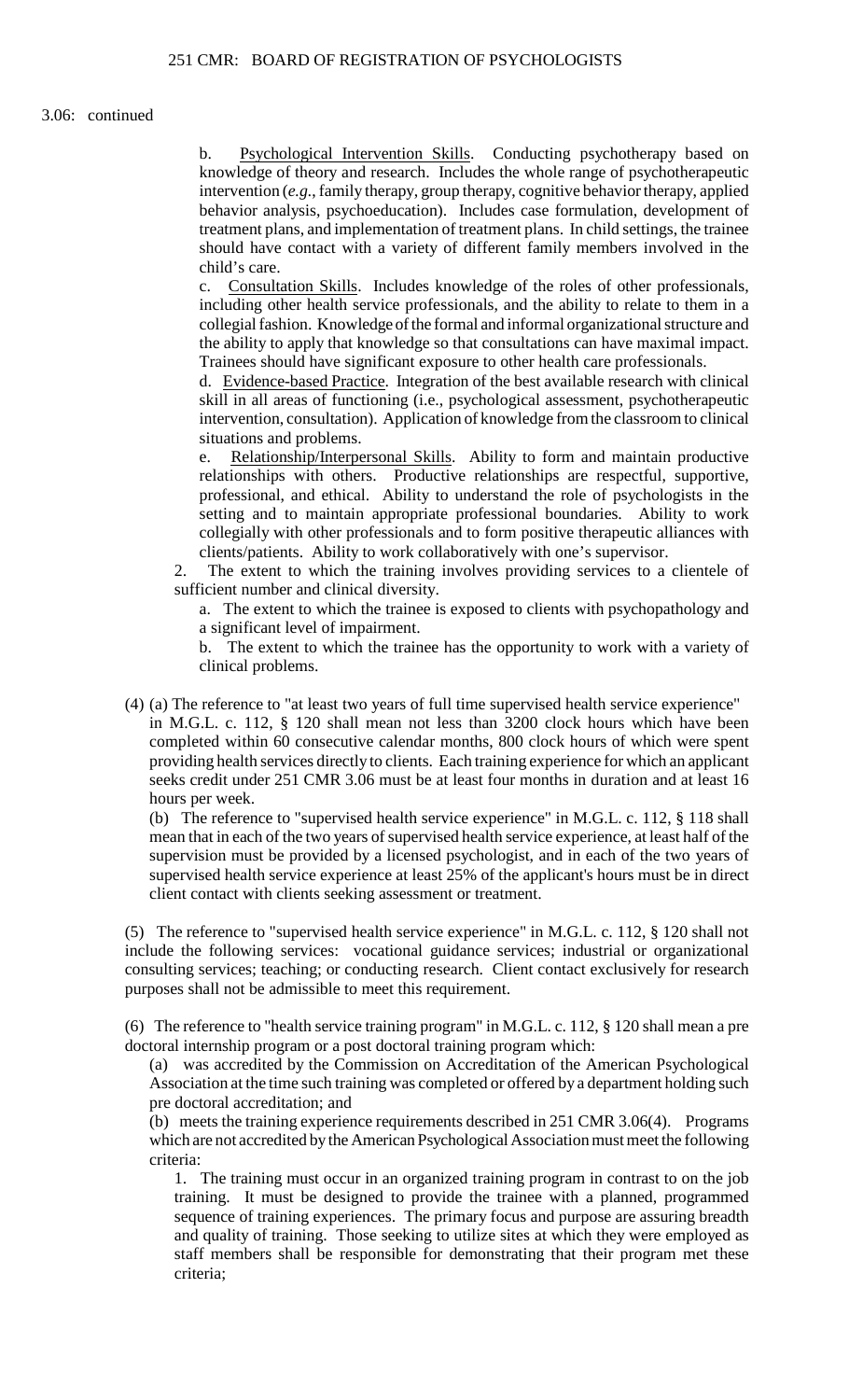is clearly eligible for licensure in the opinion of the Board, who is responsible for the 2. Said training program must have a clearly designated staff psychologist, or one who integrity and quality of the trainee's training;

3. Supervision must be provided by a staff member of the training agency who carries legal and clinical responsibility for the cases being supervised. At least half of the required supervision hours must be provided by one or more psychologists;

4. The program must provide training in a range of assessment and treatment interventions conducted directly with clients seeking health services;

5. At least 25% of a trainee's time must be in direct contact with clients seeking assessment or treatment (minimum 400 hours);

 6. The training experience must include supervision at a minimum ratio of one hour of acceptable supervision per 16 hours of work involving weekly, formal, face to face, individual supervision with the specific intent of overseeing the health services directly rendered by the trainee.

 learning activities such as: case conferences involving a case in which the trainee was structured learning activities on issues related to racial/ethnic bases of behavior with a focus on people of color. These requirements shall be prorated for part-time internships, 7. The program must provide at least four additional hours per week in structured actively involved; seminars dealing with clinical issues; group supervision; or additional individual supervision. The program must also provided at least four hours (total) in provided the sum of the structured learning activities meets the four hour requirement. 8. The training must be at a post practicum level; and

9. The training experience (minimum 1600 hours) must be successfully completed within 24 months.

10. The training program must have two or more psychologists on the staff as supervisors, two of whom are licensed as psychologists by the relevant state board of examiners of psychologists; however, if the agency in which the training program is based has a professional mental health staff of five persons or less, and said staff includes at least one full time psychologist, then said training program will qualify if said staff includes either a physician who is a board certified in psychiatry or a licensed independent clinical social worker;

 11. The training agency must have a minimum of two psychology interns at the internship level of training during an applicant's training period;

12. The trainee must have a title such as "intern", "resident", "fellow", "psychology trainee", or other designation which clearly indicates his or her training status; and

 goals and content of the training program, stating clear expectations for quantity and quality of intern's work and which is made available to prospective interns at or prior to 13. The training program must have a written statement or brochure which describes the the onset of the training program.

### 3.07: Endorsement Requirements

(1) An applicant for licensure shall obtain a professional and ethical endorsement from each of three individuals of recognized standing in a psychological field. Endorsement forms are included with Board application forms. Endorsement forms may be completed no more than six months prior to the submission date of the application for licensure.

- (2) An applicant must submit at least one endorsement from a licensed psychologist.
- (3) Professional and ethical endorsements may also be provided by:
	- (a) A board certified psychiatrist; or

(b) At the discretion of the Board, a member of another psychological specialty who is deemed by the Board to have equivalent professional qualifications.

(4) An applicant must submit one endorsement from a training supervisor or other individual having direct knowledge of the applicant's work.

(5) In no instance shall more than one of the three endorsements submitted by an applicant be supplied by a current member of the Board.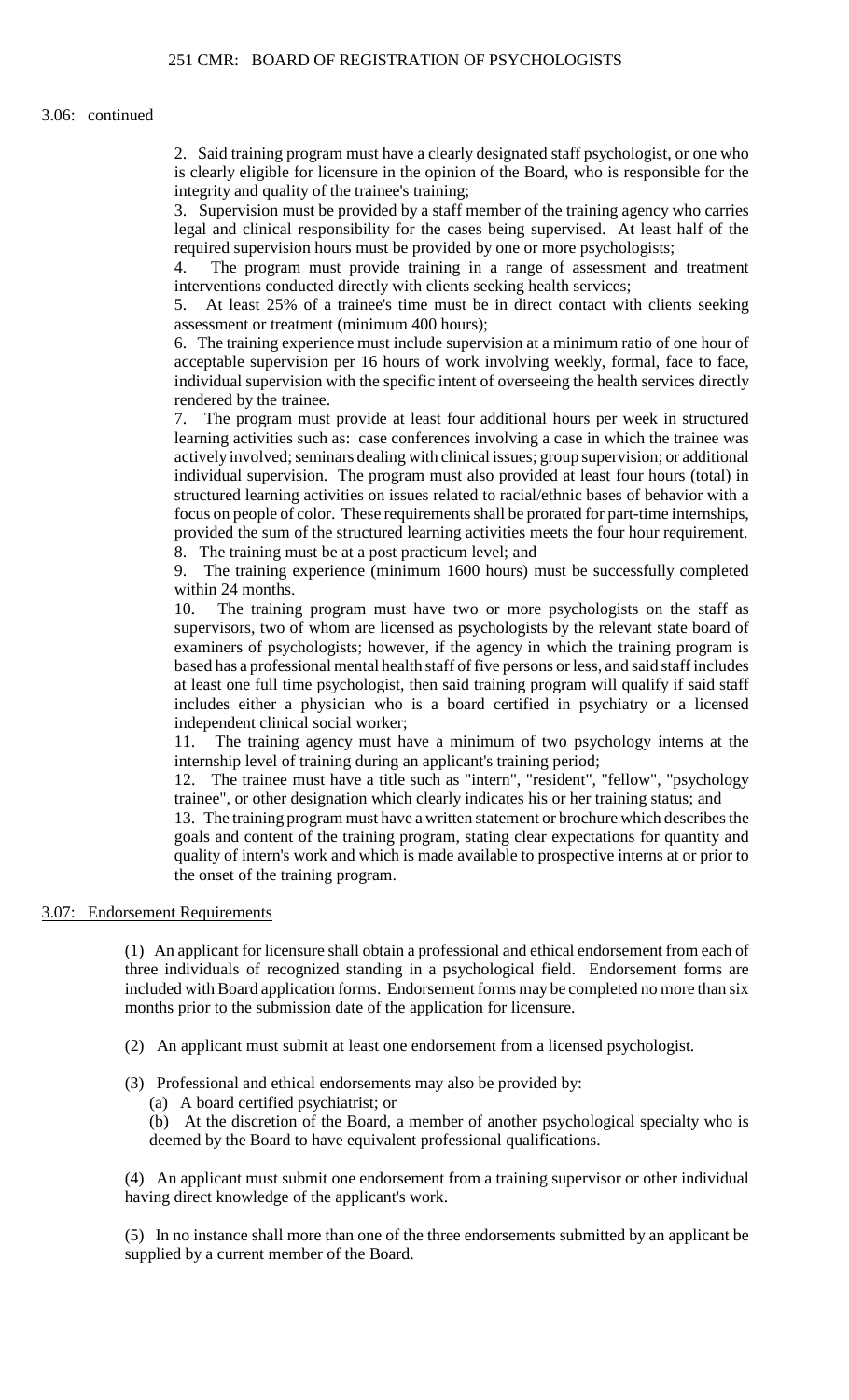# 3.08: Examinations

(1) An applicant for licensure shall take a national examination in psychology, the form and content of which is determined by the Board.

- (2) The applicant must also pass the Massachusetts Jurisprudence examination.
- (3) (a) An applicant applying for examination must successfully pass the national examination Board. If the applicant has not achieved a passing score within three calendar years of the in psychology within three calendar years from the date of approval for examination by the date of approval, such applicant must re-apply to the Board and meet current licensing requirements.

 (b) Each re-examination date must be at least three months from the prior examination date. (c) The national and state examinations may each be taken a maximum of four times per calendar year.

(d) Commencing in April 2001, the passing score on the national examination in psychology shall be a scaled score of 500 or higher, or as otherwise determined by the Board.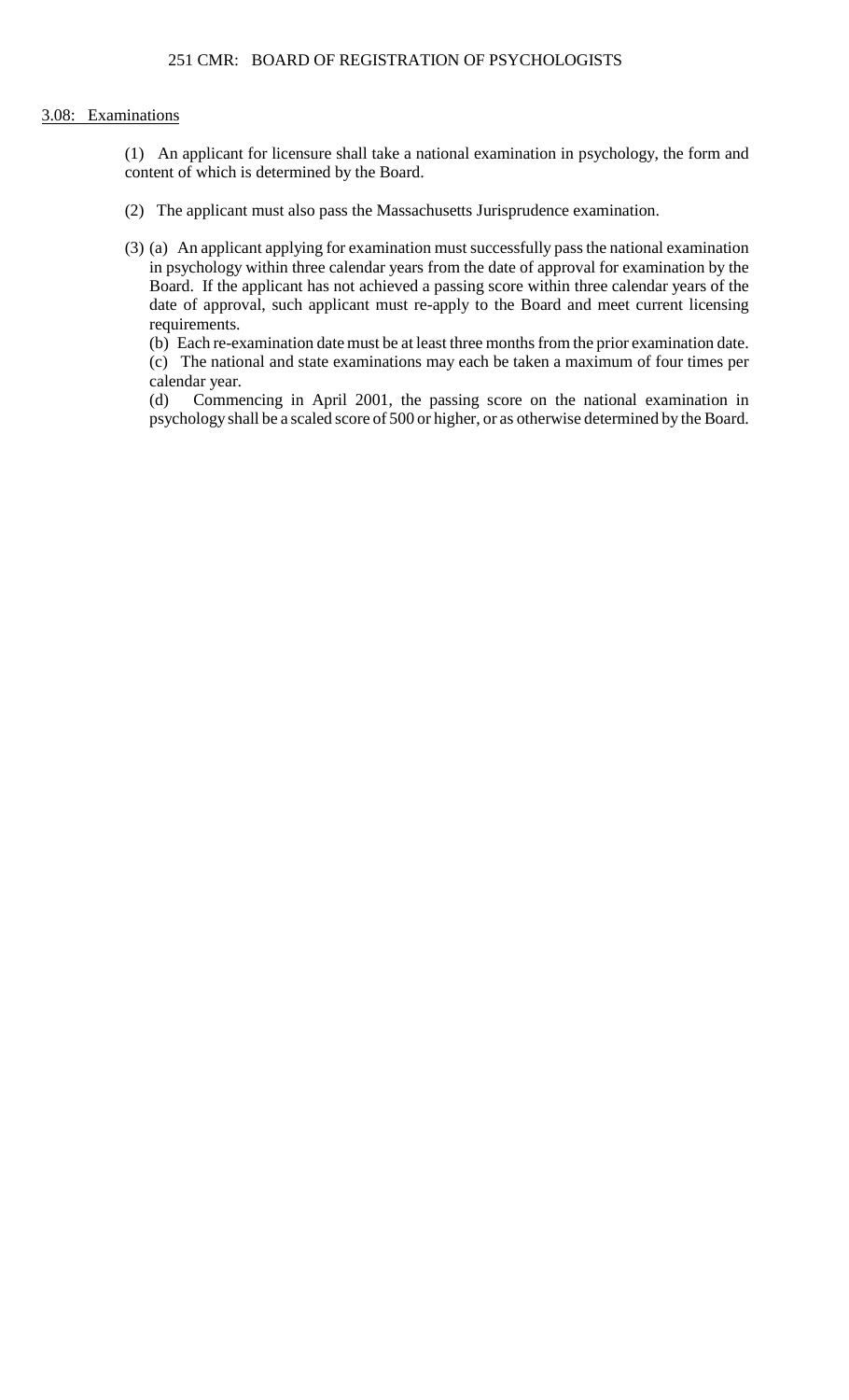### 13.08: continued

(4) At the time of each examination, the applicant must supply a currently valid, governmentissued photo ID, and a second form of identification imprinted with the candidate's name and containing a signature, or such other identification required by the Board or its agent. On both forms of identification, the signature must match the pre-printed name.

(5) Failure to appear with proper identification at a scheduled examination will result in the following:

- (a) the applicant will lose his or her eligibility to take the examination as scheduled; and
- (b) the applicant will forfeit his or her examination fee.
- (6) (a) Application for any required examination will be denied or deferred if in the Board's judgment the applicant lacks the required education and/or experience.

(b) If an application for examination is denied, the applicant shall be notified in writing of the Board's action and apprised of the reasons for the Board's action. (*See* also 251 CMR 3.02)

## 3.09: Reciprocity

 (1) Pursuant to M.G.L. c. 112, § 121, upon application therefor, accompanied by required fees, Commonwealth of Massachusetts recognized by the Board, if the requirements for such license the Board shall issue a license to any person who furnishes, upon a form and in such manner as the Board prescribes, evidence satisfactory to the Board that the person is currently licensed or certified as a psychologist by another state, or another geographical jurisdiction outside the or certification are the substantial equivalent of the requirements for licensure under M.G.L. c. 112, § 119.

 251 CMR 3.03(1) as meeting the requirements for reciprocity licensure pursuant to (2) The Board will recognize applicants who meet the academic requirements set forth in M.G.L. c. 112, § 121, who hold the following credentials:

 (a) A psychologist who holds a diplomate awarded by the *American Board of Professional Psychology (ABPP)*, or

(b) A psychologist with a minimum of five years of licensure in good standing from another state or jurisdiction who holds the *ASPPB Certificate of Professional Qualification in Psychology (CPQ)* from the *Association of State and Provincial Psychology Boards*.

 251 CMR 3.03(1) who hold the following credentials as meeting the requirements for reciprocity licensure and certification as a health service provider pursuant to M.G.L. c. 112, §§ 120 and (3) The Board will recognize applicants who meet the academic requirements set forth in 121: A psychologist with a minimum of five years of licensure in good standing in another state or jurisdiction who is currently listed in the *National Register of Health Service Providers in Psychology*.

 (4) All applicants for licensure by reciprocity must achieve a passing score on the psychology jurisprudence exam.

### 3.10: Procedures for Renewal and Reinstatement of a License

(1) Requirements for Renewal of License. A licensee must renew his or her license every two years. The following are the requirements for renewal of a license:

(a) A licensee must submit to the Board a completed renewal application and required fees, prior to the renewal/expiration date of the license; and

(b) A licensee must fulfill the continuing education requirements set forth in 251 CMR 4.00: *Continuing Education*.

 violence and sexual violence training as a condition for licensure, renewal, revival or (c) Pursuant to M.G.L. c. 112, § 264, applicants and licensees shall participate in domestic reinstatement of licensure.

1. The Board, in consultation with the Department of Public Health, will identify programs or courses of study that meet the standards required by this provision and provide its licensees with a list of such programs or courses.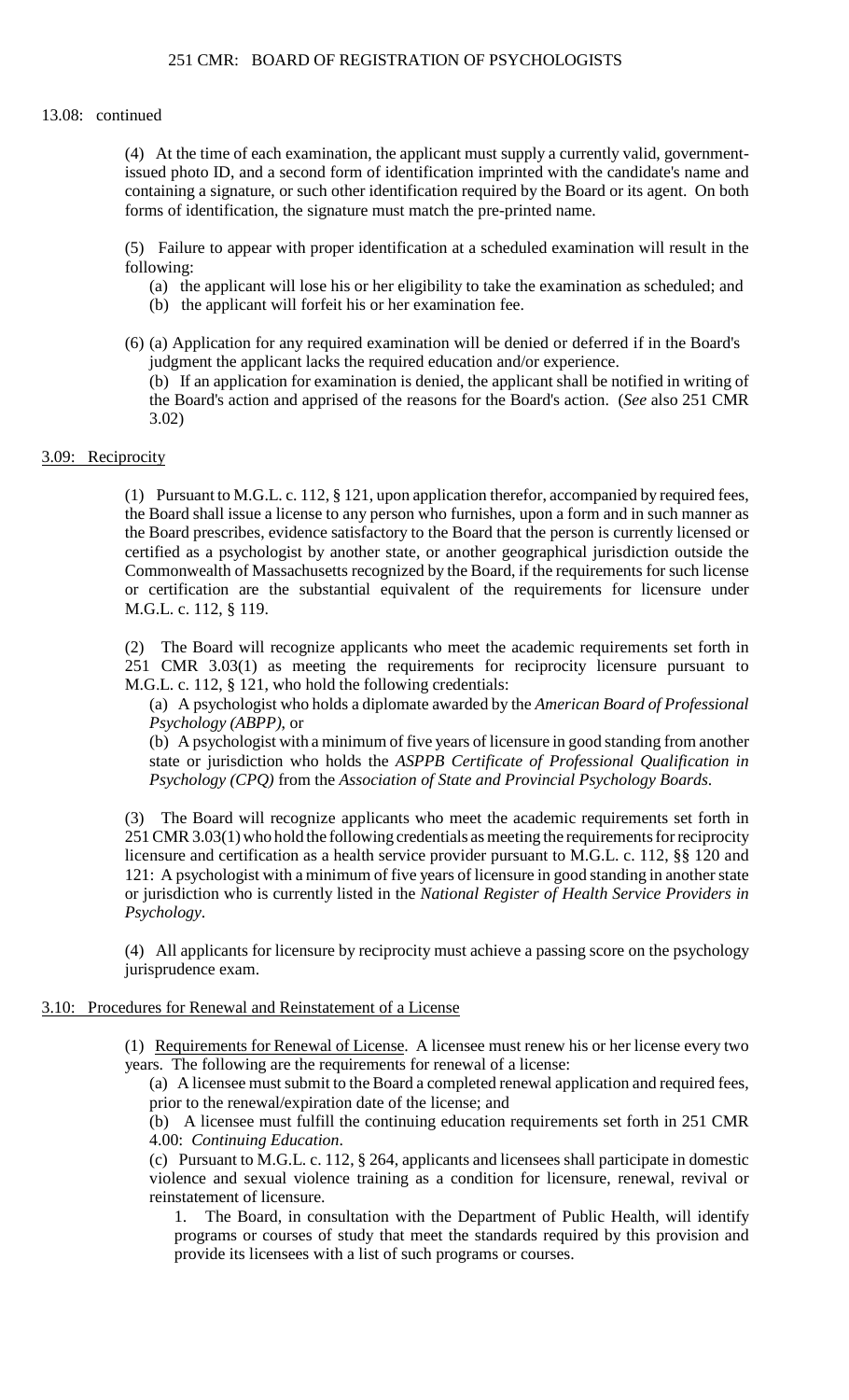#### 3.10: continued

2. An applicant for renewal, revival or reinstatement of licensure, who has previously completed a program or course approved by the Board shall not be required to participate in a subsequent program or course of domestic violence and sexual violence training except where the Board, in its discretion, requires completion of such a program or course as a condition of renewal, revival, or reinstatement of licensure.

(2) Procedures for Renewal of a Lapsed/Expired License.

 in 251 CMR 3.10, the license of such person is considered lapsed or expired. A lapsed or (a) If a licensee fails to meet the requirements for renewal of his or her license, as set forth expired license is a license not in good standing. A licensee with a lapsed/expired license is not authorized to practice psychology or use the title "psychologist" during the period that the license is lapsed/expired.

 presenting evidence satisfactory to the Board of having completed all continuing education (b) A licensee who renews his or her license within one renewal cycle (two years) after the date the license lapsed/expired, may apply to the Board for renewal of the license by submitting a completed renewal form, paying all past due renewal and late fees, and credits required by 251 CMR 4.00: *Continuing Education*.

(c) A licensee who fails to renew his or her license within one renewal cycle (two years) after the date the license lapsed/expired, may apply to the Board for renewal of his or her license as follows:

 1. If practicing psychology in Massachusetts during the period the license was lapsed/ expired:

 a. A petition for renewal, made under oath and signed before a notary public, must be filed with the Board, which sets forth in detail the licensee's professional activities during the period the licensee has been lapsed/expired;

 b. Sworn and notarized statements from at least two licensed psychologists who are familiar with the licensee's work and professional history during the period the license has been lapsed/expired must be filed with the Board. Such statements must describe the basis of the affiants' knowledge;

c. A completed renewal form and all required past due renewal and late fees must be submitted to the Board;

d. Documentation of fulfillment of the continuing education requirements of 251 CMR 4.00: *Continuing Education* must also be filed with the Board. The number of continuing education hours required to be completed by an applicant for renewal of a lapsed/expired license shall be based on 20 hours per renewal period and determined by the number of renewal periods between the latter of the date the applicant last renewed his or her license, and the most recent renewal date prior to the application for renewal;

e. An applicant for renewal of a lapsed/expired license may also be required to personally appear before the Board or a subcommittee of its members; and

 licensure. The Board will not renew the license of an applicant who is required to f. An applicant for renewal who has failed to renew his or her license for more than two renewal periods may be required to achieve a passing score on the current national psychology licensing examination and any other examination required for achieve a passing score on such examination(s) prior to the Board's receipt of official notice that the applicant has achieved a passing score on the required examination(s). 2. If not practicing psychology during the period the license was lapsed/expired:

a. a completed renewal form, payment of the application fee, current license fee, and a late fee;

b. submission of an affidavit signed under the penalties of perjury attesting that the applicant has not been practicing psychology during the period the license was lapsed/expired;

c. presentation of evidence satisfactory to the Board of having completed all continuing education credits required by 251 CMR 3.10 and 4.00: *Continuing Education*;

d. where required by the Board, fulfillment of the requirements of 251 CMR  $3.10(2)(c)1.f.;$  and

e. where required by the Board, fulfillment of additional supervised experience requirement to demonstrate current clinical competence.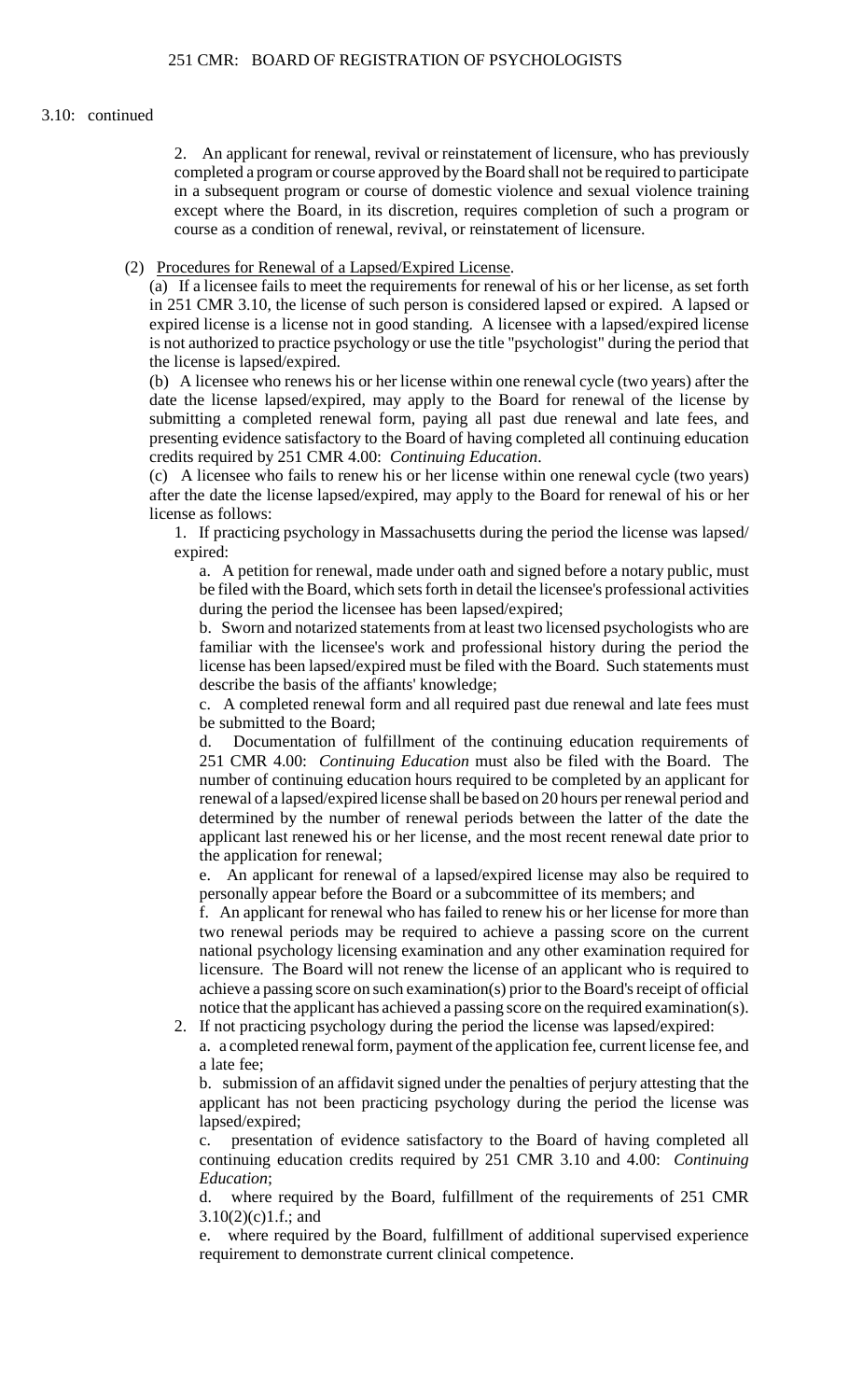#### 3.10: continued

 3. If practicing psychology in a jurisdiction other than the Commonwealth of Massachusetts during the period that the Massachusetts license was lapsed/expired:

a. a completed renewal form, payment of the application fee, current license fee, and late fee;

 b. submission of an official record of standing or certified statement indicating the license is and has been in good standing in the jurisdiction of current licensure; and c. presentation of evidence satisfactory to the Board of having completed all continuing education credits required by 251 CMR 3.10 and 4.00: *Continuing Education*. If the jurisdiction of current licensure has a continuing education requirement, the Board may, in its discretion, waive or modify this requirement.

(3) Procedures for Reinstatement of a License which has been Revoked, Suspended, Surrendered or Placed on Probation.

 be reinstated or otherwise returned to good standing prior to the licensee's compliance with (a) No license which has been revoked, suspended, surrendered or placed on probation will the requirements of 251 CMR 3.10.

 license to good standing of his or her license in accordance with the following procedures: (b) A person previously registered bythe Board whose license has been revoked, suspended, surrendered or placed on probation, may apply to the Board for reinstatement or return of the

1. A petition for reinstatement made under oath and signed before a notary public setting forth in detail the background of the complaint and/or disciplinary action taken regarding the applicant and the reasons why the license should be reinstated or returned to good standing at that time. The petition must include a detailed summary of the applicant's activities during the period of probation, revocation, suspension or surrender, including, but not limited to, the applicant's professional activities, personal psychotherapy and/or other remediative activities, and academic and other continuing education activities. The petition must also include an outline of the applicant's projected professional plans for the two year period following reinstatement;

 2. Documentation of fulfillment of the continuing education requirements of 251 CMR 4.00: *Continuing Education*, together with documentation of any additional continuing education requirements ordered by the Board, must be filed with the Board;

3. Documentation of fulfillment of the conditions of any consent agreement or decision and order of the Board (*e.g*. supervision, toxicological testing, psychotherapy, *etc*.) must be filed with the Board.

 abuse), as well as the applicant's work and professional history since the date of probation, revocation, suspension or surrender. Such statements must describe the basis 4. Sworn and notarized statements from at least three persons (two of whom must be licensed psychologists) who have read the complaint and consent agreement or decision and order of the Board regarding the applicant must be submitted to the Board. Such affidavits must attest to the character of the applicant (including any history of substance of the affiant's knowledge;

 5. The licensee and any supervising psychologist may be required to make a personal appearance before the Board or a subcommittee of its members; and

 current national psychology licensure examination and any other examination required 6. An applicant for reinstatement may be required to achieve a passing score on the for licensure. The Board will not reinstate the license of an applicant who is required to achieve a passing score on such examination(s) prior to the Board's receipt of official notice that the applicant has achieved a passing score on the required examination(s).

(c) Unless the Board orders otherwise, a person previously registered by the Board:

1. whose license has been revoked, may apply for reinstatement not sooner than three years from the date of revocation (M.G.L. c. 112, § 129);

2. whose license has been suspended or placed on probation, may apply for reinstatement or return to good standing not sooner than two months prior to the expiration of the period of suspension or probation ordered by the Board and/or consented to by the applicant; and

3. whose license has been surrendered, may apply for reinstatement not sooner than two months prior to the expiration of the period of surrender consented to by the applicant, or three years if no period is specified.